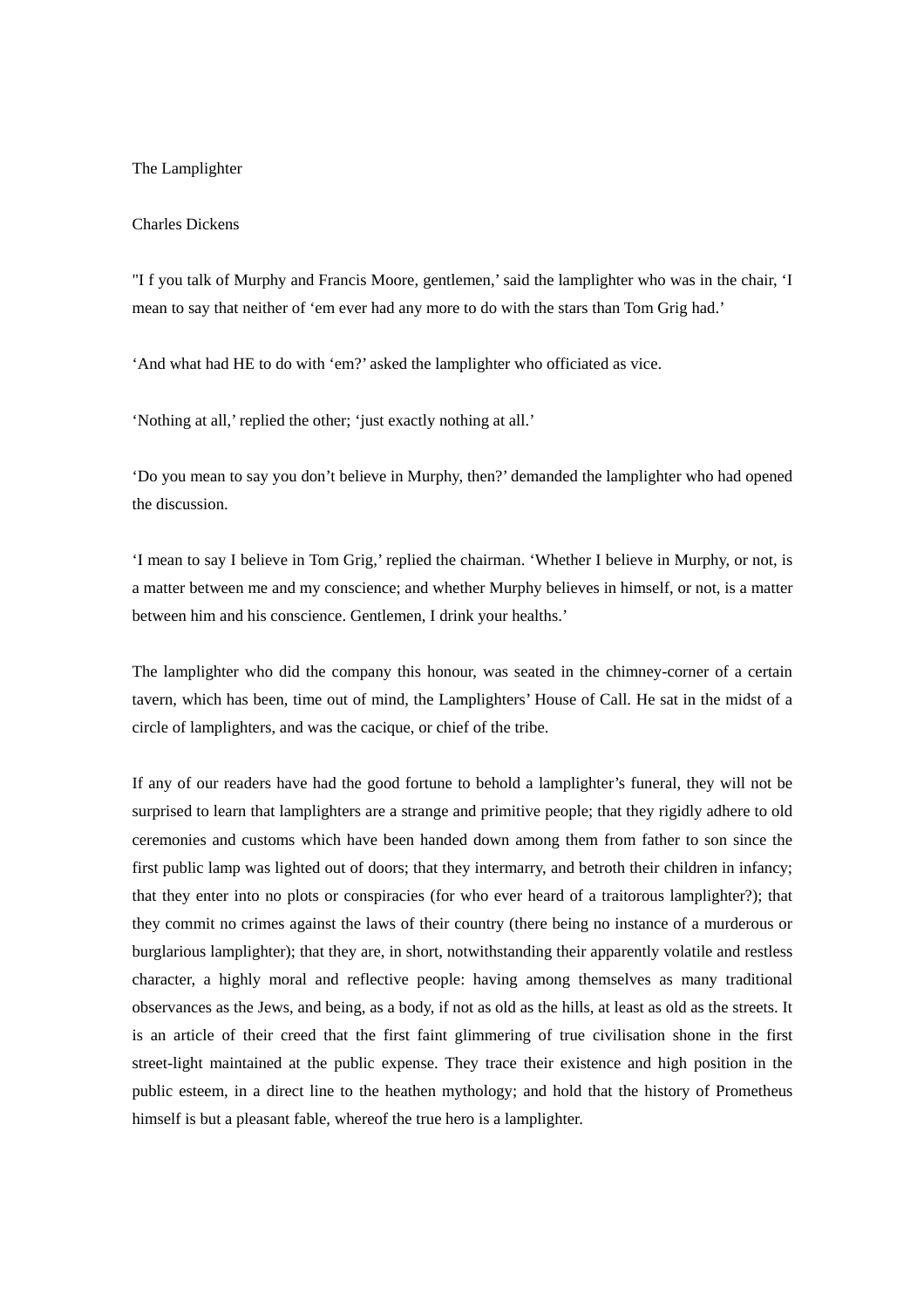'Gentlemen,' said the lamplighter in the chair, 'I drink your healths.'

'And perhaps, Sir,' said the vice, holding up his glass, and rising a little way off his seat and sitting down again, in token that he recognised and returned the compliment, 'perhaps you will add to that condescension by telling us who Tom Grig was, and how he came to be connected in your mind with Francis Moore, Physician.'

'Hear, hear, hear!' cried the lamplighters generally.

'Tom Grig, gentlemen,' said the chairman, 'was one of us; and it happened to him, as it don't often happen to a public character in our line, that he had his what-you-may-call-it cast.'

'His head?' said the vice.

'No,' replied the chairman, 'not his head.'

'His face, perhaps?' said the vice. 'No, not his face.' 'His legs?' 'No, not his legs.' Nor yet his arms, nor his hands, nor his feet, nor his chest, all of which were severally suggested.

'His nativity, perhaps?'

'That's it,' said the chairman, awakening from his thoughtful attitude at the suggestion. 'His nativity. That's what Tom had cast, gentlemen.'

'In plaster?' asked the vice.

'I don't rightly know how it's done,' returned the chairman. 'But I suppose it was.'

And there he stopped as if that were all he had to say; whereupon there arose a murmur among the company, which at length resolved itself into a request, conveyed through the vice, that he would go on. This being exactly what the chairman wanted, he mused for a little time, performed that agreeable ceremony which is popularly termed wetting one's whistle, and went on thus:

'Tom Grig, gentlemen, was, as I have said, one of us; and I may go further, and say he was an ornament to us, and such a one as only the good old times of oil and cotton could have produced. Tom's family, gentlemen, were all lamplighters.'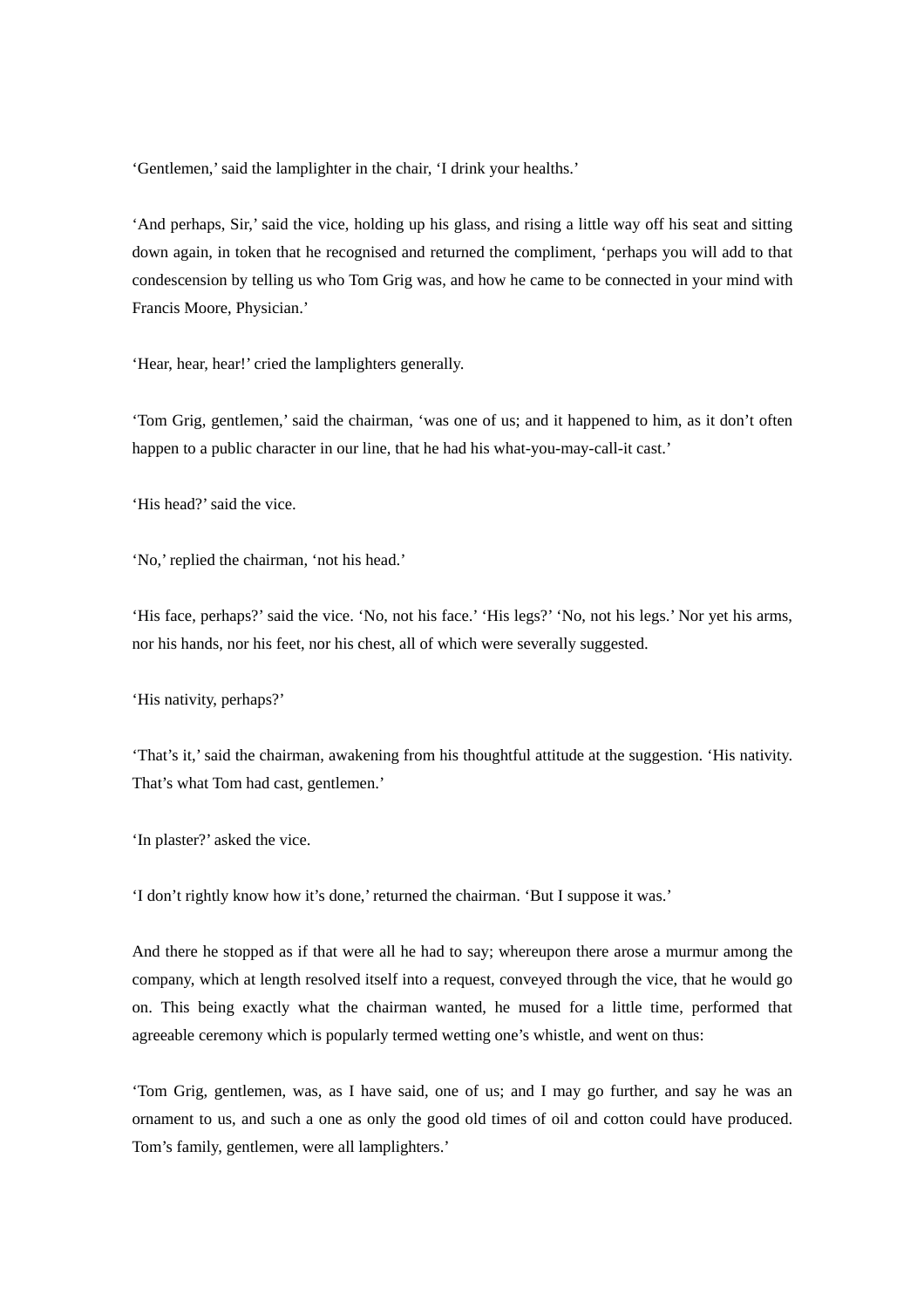'Not the ladies, I hope?' asked the vice.

'They had talent enough for it, Sir,' rejoined the chairman, 'and would have been, but for the prejudices of society. Let women have their rights, Sir, and the females of Tom's family would have been every one of 'em in office. But that emancipation hasn't come yet, and hadn't then, and consequently they confined themselves to the bosoms of their families, cooked the dinners, mended the clothes, minded the children, comforted their husbands, and attended to the house-keeping generally. It's a hard thing upon the women, gentlemen, that they are limited to such a sphere of action as this; very hard.

'I happen to know all about Tom, gentlemen, from the circumstance of his uncle by his mother's side, having been my particular friend. His (that's Tom's uncle's) fate was a melancholy one. Gas was the death of him. When it was first talked of, he laughed. He wasn't angry; he laughed at the credulity of human nature. "They might as well talk," he says, "of laying on an everlasting succession of glow-worms;" and then he laughed again, partly at his joke, and partly at poor humanity.

'In course of time, however, the thing got ground, the experiment was made, and they lighted up Pall Mall. Tom's uncle went to see it. I've heard that he fell off his ladder fourteen times that night, from weakness, and that he would certainly have gone on falling till he killed himself, if his last tumble hadn't been into a wheelbarrow which was going his way, and humanely took him home. "I foresee in this," says Tom's uncle faintly, and taking to his bed as he spoke - "I foresee in this," he says, "the breaking up of our profession. There's no more going the rounds to trim by daylight, no more dribbling down of the oil on the hats and bonnets of ladies and gentlemen when one feels in spirits. Any low fellow can light a gas-lamp. And it's all up." In this state of mind, he petitioned the government for - I want a word again, gentlemen what do you call that which they give to people when it's found out, at last, that they've never been of any use, and have been paid too much for doing nothing?'

'Compensation?' suggested the vice.

'That's it,' said the chairman. 'Compensation. They didn't give it him, though, and then he got very fond of his country all at once, and went about saying that gas was a death-blow to his native land, and that it was a plot of the radicals to ruin the country and destroy the oil and cotton trade for ever, and that the whales would go and kill themselves privately, out of sheer spite and vexation at not being caught. At last he got right-down cracked; called his tobacco-pipe a gas-pipe; thought his tears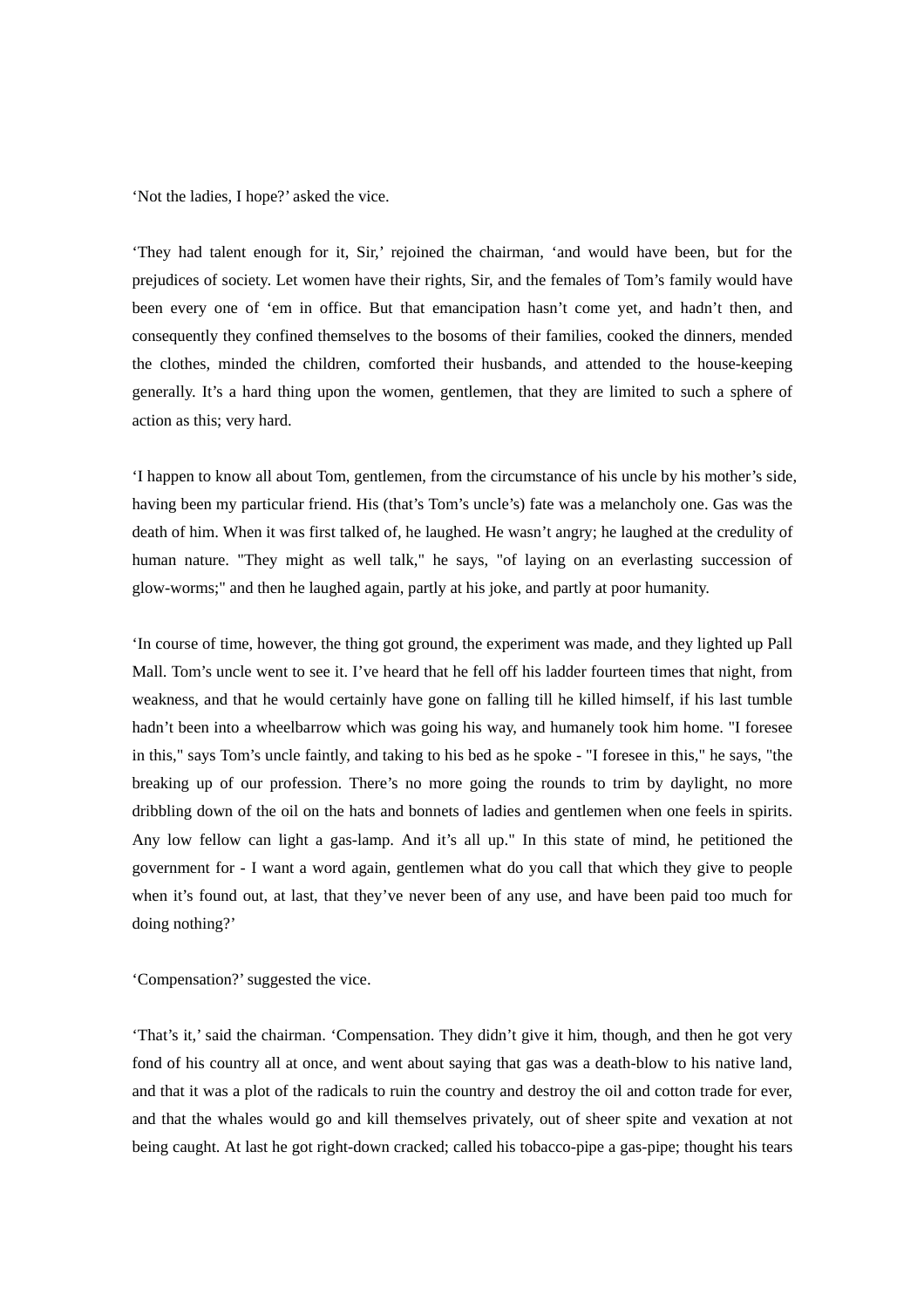were lampoil; and went on with all manner of nonsense of that sort, till one night he hung himself on a lamp-iron in Saint Martin's Lane, and there was an end of HIM.

'Tom loved him, gentlemen, but he survived it. He shed a tear over his grave, got very drunk, spoke a funeral oration that night in the watch-house, and was fined five shillings for it, in the morning. Some men are none the worse for this sort of thing. Tom was one of 'em. He went that very afternoon on a new beat: as clear in his head, and as free from fever as Father Mathew himself.

'Tom's new beat, gentlemen, was - I can't exactly say where, for that he'd never tell; but I know it was in a quiet part of town, where there were some queer old houses. I have always had it in my head that it must have been somewhere near Canonbury Tower in Islington, but that's a matter of opinion. Wherever it was, he went upon it, with a bran-new ladder, a white hat, a brown holland jacket and trousers, a blue neck-kerchief, and a sprig of fullblown double wall-flower in his button-hole. Tom was always genteel in his appearance, and I have heard from the best judges, that if he had left his ladder at home that afternoon, you might have took him for a lord.

'He was always merry, was Tom, and such a singer, that if there was any encouragement for native talent, he'd have been at the opera. He was on his ladder, lighting his first lamp, and singing to himself in a manner more easily to be conceived than described, when he hears the clock strike five, and suddenly sees an old gentleman with a telescope in his hand, throw up a window and look at him very hard.

'Tom didn't know what could be passing in this old gentleman's mind. He thought it likely enough that he might be saying within himself, "Here's a new lamplighter - a good-looking young fellow shall I stand something to drink?" Thinking this possible, he keeps quite still, pretending to be very particular about the wick, and looks at the old gentleman sideways, seeming to take no notice of him.

'Gentlemen, he was one of the strangest and most mysterious-looking files that ever Tom clapped his eyes on. He was dressed all slovenly and untidy, in a great gown of a kind of bed-furniture pattern, with a cap of the same on his head; and a long old flapped waistcoat; with no braces, no strings, very few buttons - in short, with hardly any of those artificial contrivances that hold society together. Tom knew by these signs, and by his not being shaved, and by his not being over-clean, and by a sort of wisdom not quite awake, in his face, that he was a scientific old gentleman. He often told me that if he could have conceived the possibility of the whole Royal Society being boiled down into one man, he should have said the old gentleman's body was that Body.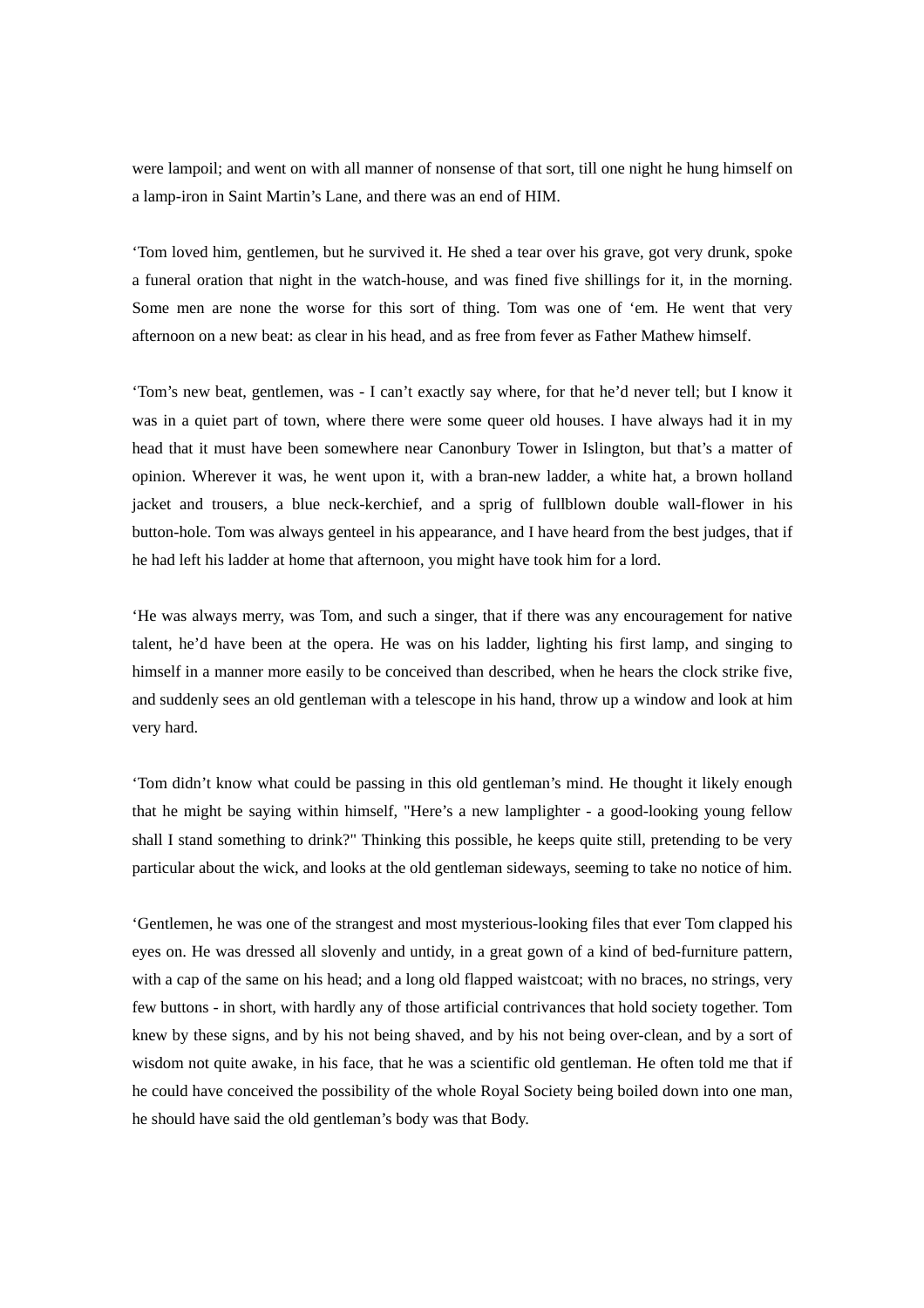'The old gentleman claps the telescope to his eye, looks all round, sees nobody else in sight, stares at Tom again, and cries out very loud:

'"Hal-loa!"

'"Halloa, Sir," says Tom from the ladder; "and halloa again, if you come to that."

'"Here's an extraordinary fulfilment," says the old gentleman, "of a prediction of the planets."

'"Is there?" says Tom. "I'm very glad to hear it."

'"Young man," says the old gentleman, "you don't know me."

'"Sir," says Tom, "I have not that honour; but I shall be happy to drink your health, notwithstanding."

'"I read," cries the old gentleman, without taking any notice of this politeness on Tom's part - "I read what's going to happen, in the stars."

'Tom thanked him for the information, and begged to know if anything particular was going to happen in the stars, in the course of a week or so; but the old gentleman, correcting him, explained that he read in the stars what was going to happen on dry land, and that he was acquainted with all the celestial bodies.

'"I hope they're all well, Sir," says Tom, - "everybody."

'"Hush!" cries the old gentleman. "I have consulted the book of Fate with rare and wonderful success. I am versed in the great sciences of astrology and astronomy. In my house here, I have every description of apparatus for observing the course and motion of the planets. Six months ago, I derived from this source, the knowledge that precisely as the clock struck five this afternoon a stranger would present himself - the destined husband of my young and lovely niece - in reality of illustrious and high descent, but whose birth would be enveloped in uncertainty and mystery. Don't tell me yours isn't," says the old gentleman, who was in such a hurry to speak that he couldn't get the words out fast enough, "for I know better."

'Gentlemen, Tom was so astonished when he heard him say this, that he could hardly keep his footing on the ladder, and found it necessary to hold on by the lamp-post. There WAS a mystery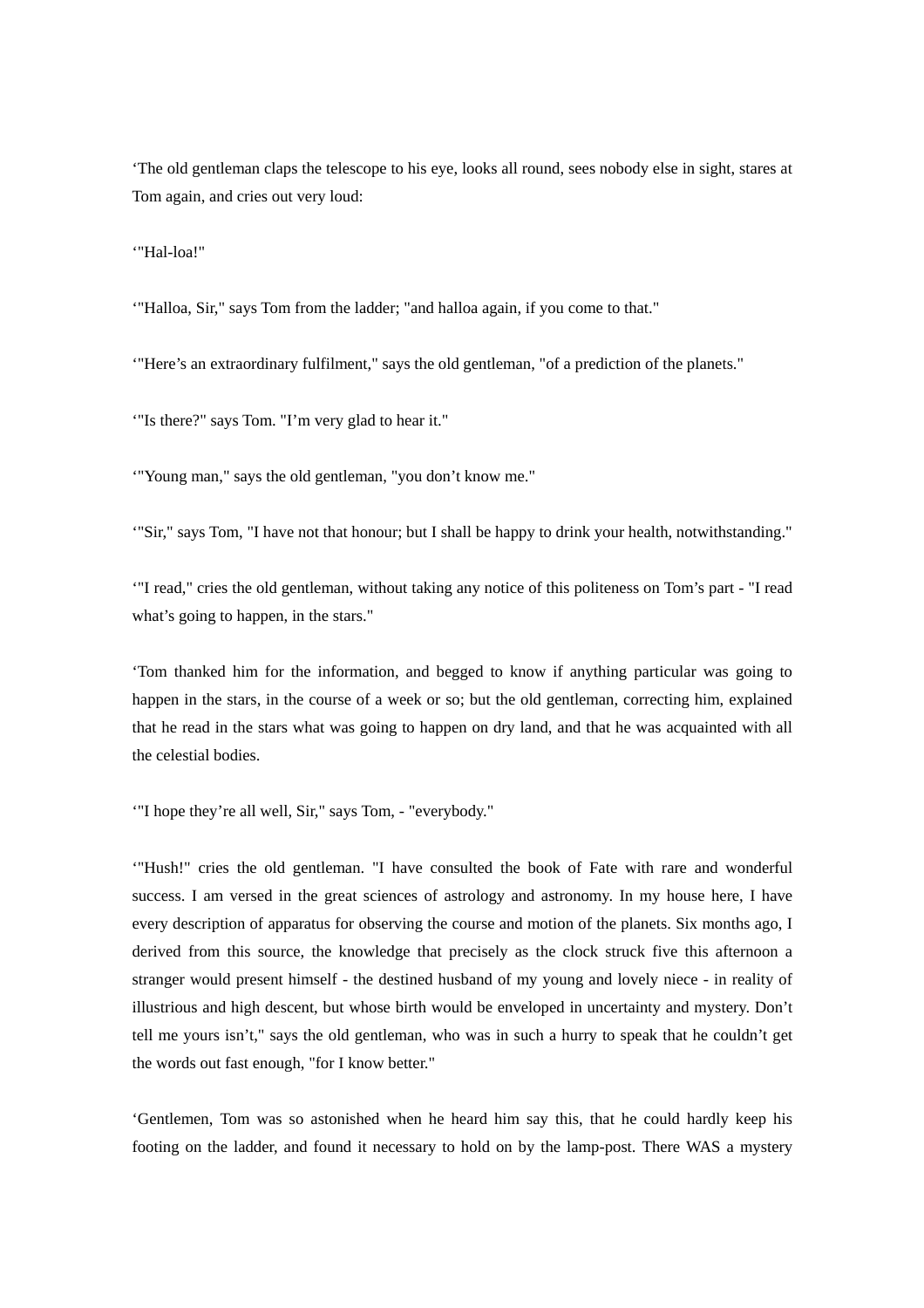about his birth. His mother had always admitted it. Tom had never known who was his father, and some people had gone so far as to say that even SHE was in doubt.

'While he was in this state of amazement, the old gentleman leaves the window, bursts out of the house-door, shakes the ladder, and Tom, like a ripe pumpkin, comes sliding down into his arms.

'"Let me embrace you," he says, folding his arms about him, and nearly lighting up his old bed-furniture gown at Tom's link. "You're a man of noble aspect. Everything combines to prove the accuracy of my observations. You have had mysterious promptings within you," he says; "I know you have had whisperings of greatness, eh?" he says.

'"I think I have," says Tom - Tom was one of those who can persuade themselves to anything they like - "I've often thought I wasn't the small beer I was taken for."

'"You were right," cries the old gentleman, hugging him again. "Come in. My niece awaits us."

'"Is the young lady tolerable good-looking, Sir?" says Tom, hanging fire rather, as he thought of her playing the piano, and knowing French, and being up to all manner of accomplishments.

'"She's beautiful!" cries the old gentleman, who was in such a terrible bustle that he was all in a perspiration. "She has a graceful carriage, an exquisite shape, a sweet voice, a countenance beaming with animation and expression; and the eye," he says, rubbing his hands, "of a startled fawn."

'Tom supposed this might mean, what was called among his circle of acquaintance, "a game eye;" and, with a view to this defect, inquired whether the young lady had any cash.

'"She has five thousand pounds," cries the old gentleman. "But what of that? what of that? A word in your ear. I'm in search of the philosopher's stone. I have very nearly found it - not quite. It turns everything to gold; that's its property."

'Tom naturally thought it must have a deal of property; and said that when the old gentleman did get it, he hoped he'd be careful to keep it in the family.

'"Certainly," he says, "of course. Five thousand pounds! What's five thousand pounds to us? What's five million?" he says. "What's five thousand million? Money will be nothing to us. We shall never be able to spend it fast enough."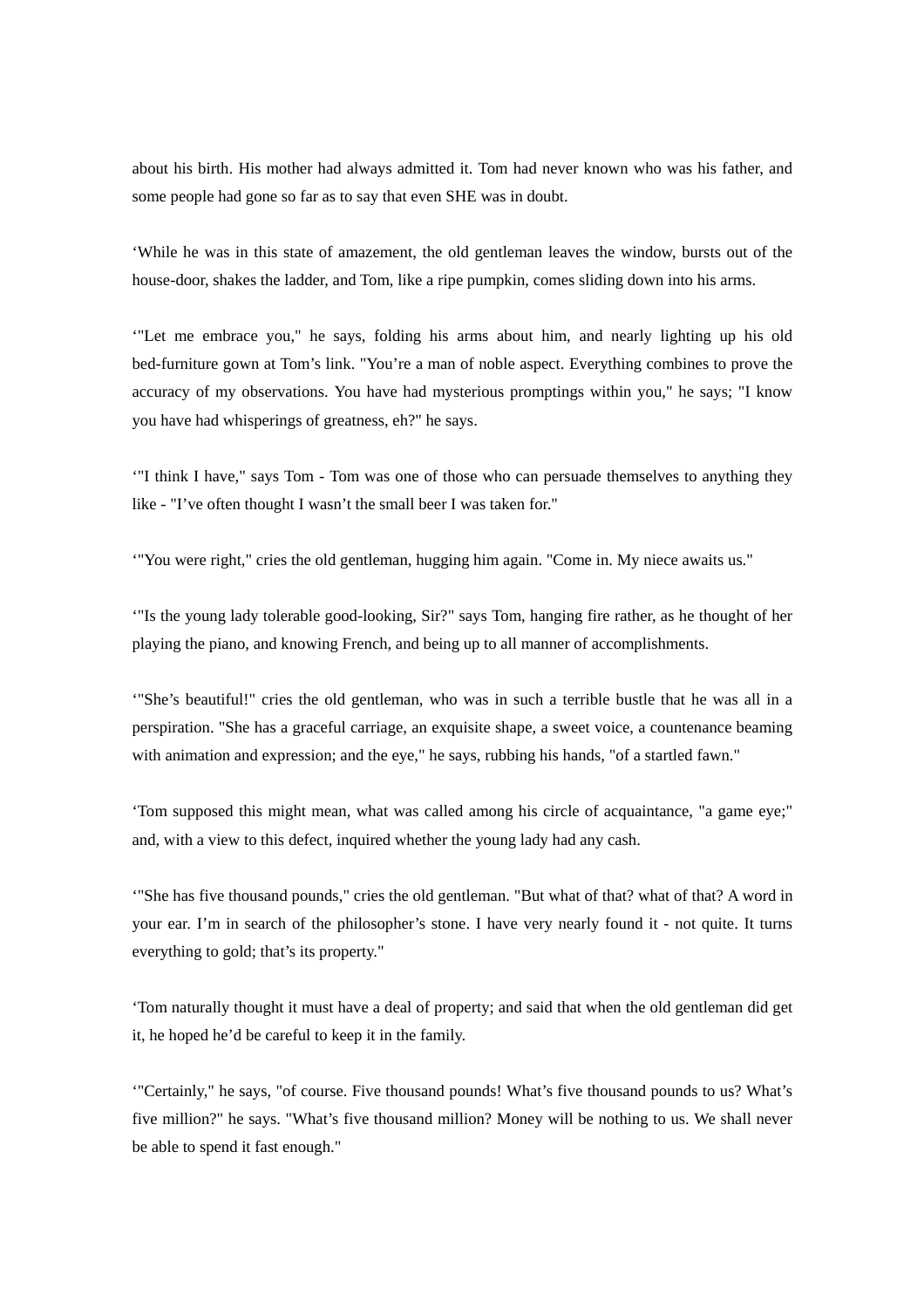'"We'll try what we can do, Sir," says Tom.

'"We will," says the old gentleman. "Your name?"

'"Grig," says Tom.

'The old gentleman embraced him again, very tight; and without speaking another word, dragged him into the house in such an excited manner, that it was as much as Tom could do to take his link and ladder with him, and put them down in the passage.

'Gentlemen, if Tom hadn't been always remarkable for his love of truth, I think you would still have believed him when he said that all this was like a dream. There is no better way for a man to find out whether he is really asleep or awake, than calling for something to eat. If he's in a dream, gentlemen, he'll find something wanting in flavour, depend upon it.

'Tom explained his doubts to the old gentleman, and said that if there was any cold meat in the house, it would ease his mind very much to test himself at once. The old gentleman ordered up a venison pie, a small ham, and a bottle of very old Madeira. At the first mouthful of pie and the first glass of wine, Tom smacks his lips and cries out, "I'm awake - wide awake;" and to prove that he was so, gentlemen, he made an end of 'em both.

'When Tom had finished his meal (which he never spoke of afterwards without tears in his eyes), the old gentleman hugs him again, and says, "Noble stranger! let us visit my young and lovely niece." Tom, who was a little elevated with the wine, replies, "The noble stranger is agreeable!" At which words the old gentleman took him by the hand, and led him to the parlour; crying as he opened the door, "Here is Mr. Grig, the favourite of the planets!"

'I will not attempt a description of female beauty, gentlemen, for every one of us has a model of his own that suits his own taste best. In this parlour that I'm speaking of, there were two young ladies; and if every gentleman present, will imagine two models of his own in their places, and will be kind enough to polish 'em up to the very highest pitch of perfection, he will then have a faint conception of their uncommon radiance.

'Besides these two young ladies, there was their waiting-woman, that under any other circumstances Tom would have looked upon as a Venus; and besides her, there was a tall, thin, dismal-faced young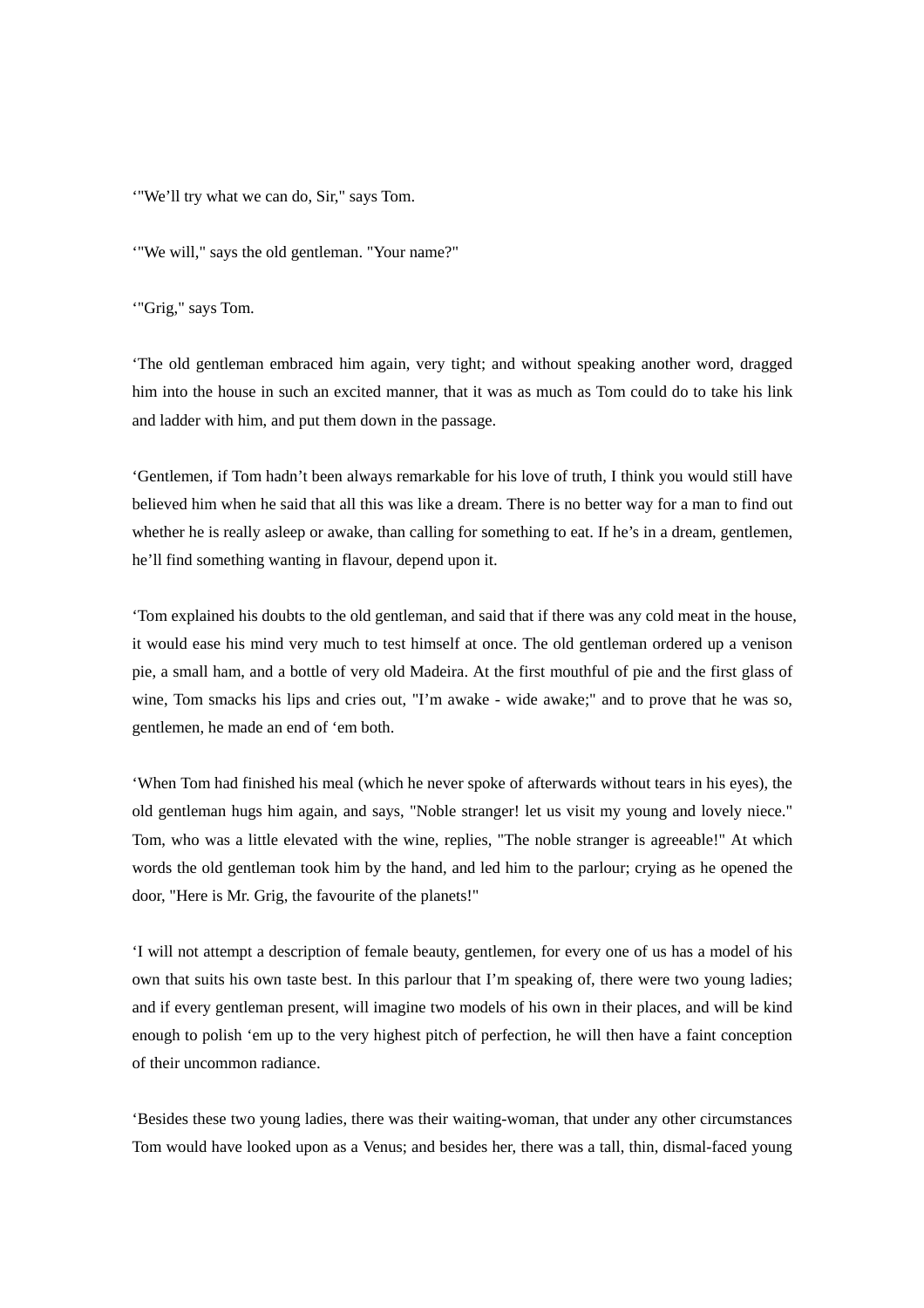gentleman, half man and half boy, dressed in a childish suit of clothes very much too short in the legs and arms; and looking, according to Tom's comparison, like one of the wax juveniles from a tailor's door, grown up and run to seed. Now, this youngster stamped his foot upon the ground and looked very fierce at Tom, and Tom looked fierce at him - for to tell the truth, gentlemen, Tom more than half suspected that when they entered the room he was kissing one of the young ladies; and for anything Tom knew, you observe, it might be HIS young lady - which was not pleasant.

'"Sir," says Tom, "before we proceed any further, will you have the goodness to inform me who this young Salamander" - Tom called him that for aggravation, you perceive, gentlemen - "who this young Salamander may be?"

'"That, Mr. Grig," says the old gentleman, "is my little boy. He was christened Galileo Isaac Newton Flamstead. Don't mind him. He's a mere child."

'"And a very fine child too," says Tom - still aggravating, you'll observe - "of his age, and as good as fine, I have no doubt. How do you do, my man?" with which kind and patronising expressions, Tom reached up to pat him on the head, and quoted two lines about little boys, from Doctor Watts's Hymns, which he had learnt at a Sunday School.

'It was very easy to see, gentlemen, by this youngster's frowning and by the waiting-maid's tossing her head and turning up her nose, and by the young ladies turning their backs and talking together at the other end of the room, that nobody but the old gentleman took very kindly to the noble stranger. Indeed, Tom plainly heard the waiting-woman say of her master, that so far from being able to read the stars as he pretended, she didn't believe he knew his letters in 'em, or at best that he had got further than words in one syllable; but Tom, not minding this (for he was in spirits after the Madeira), looks with an agreeable air towards the young ladies, and, kissing his hand to both, says to the old gentleman, "Which is which?"

'"This," says the old gentleman, leading out the handsomest, if one of 'em could possibly be said to be handsomer than the other "this is my niece, Miss Fanny Barker."

'"If you'll permit me, Miss," says Tom, "being a noble stranger and a favourite of the planets, I will conduct myself as such." With these words, he kisses the young lady in a very affable way, turns to the old gentleman, slaps him on the back, and says, "When's it to come off, my buck?"

'The young lady coloured so deep, and her lip trembled so much, gentlemen, that Tom really thought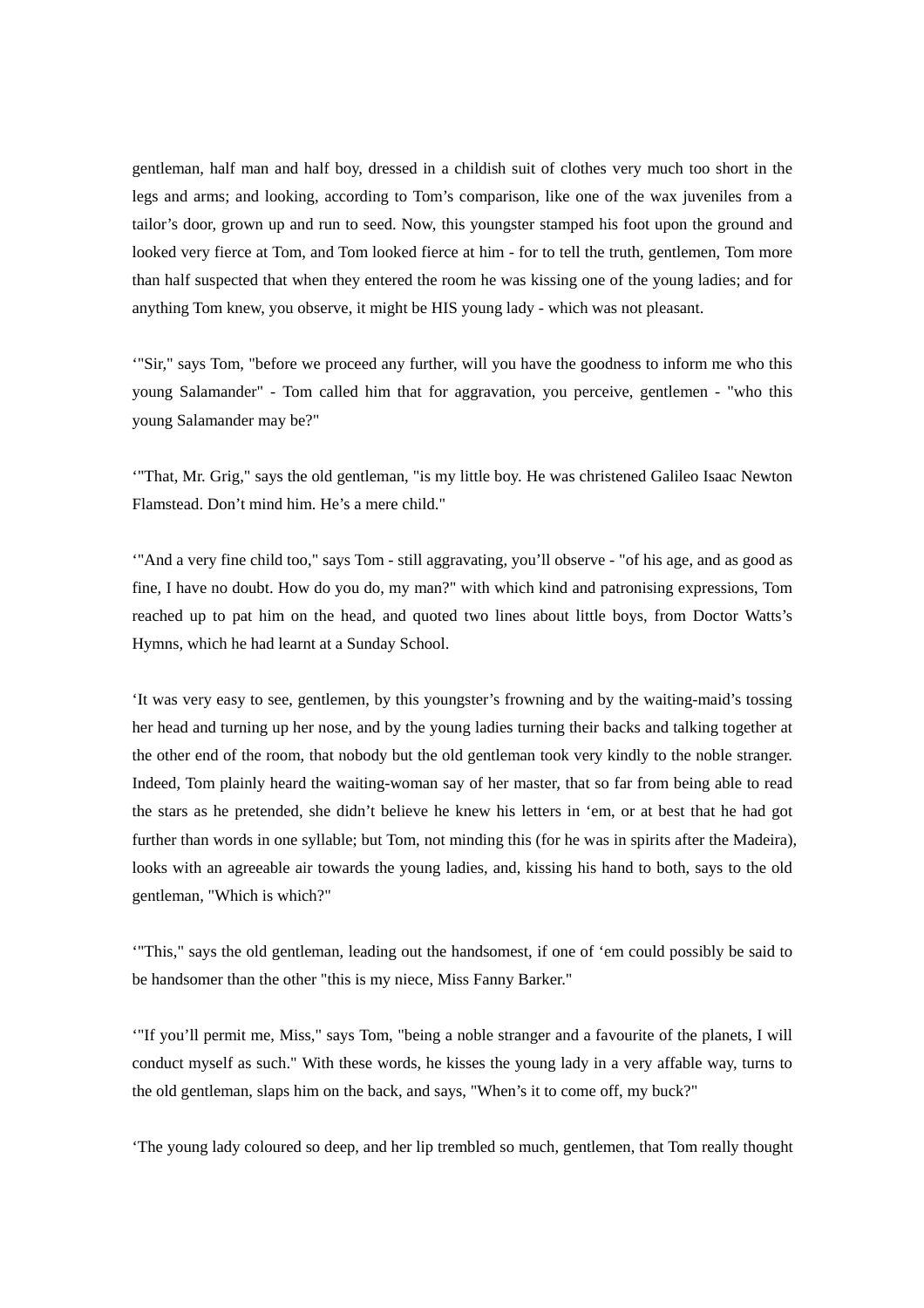she was going to cry. But she kept her feelings down, and turning to the old gentleman, says, "Dear uncle, though you have the absolute disposal of my hand and fortune, and though you mean well in disposing of 'em thus, I ask you whether you don't think this is a mistake? Don't you think, dear uncle," she says, "that the stars must be in error? Is it not possible that the comet may have put 'em out?"

'"The stars," says the old gentleman, "couldn't make a mistake if they tried. Emma," he says to the other young lady.

'"Yes, papa," says she.

'"The same day that makes your cousin Mrs. Grig will unite you to the gifted Mooney. No remonstrance - no tears. Now, Mr. Grig, let me conduct you to that hallowed ground, that philosophical retreat, where my friend and partner, the gifted Mooney of whom I have just now spoken, is even now pursuing those discoveries which shall enrich us with the precious metal, and make us masters of the world. Come, Mr. Grig," he says.

'"With all my heart, Sir," replies Tom; "and luck to the gifted Mooney, say I - not so much on his account as for our worthy selves!" With this sentiment, Tom kissed his hand to the ladies again, and followed him out; having the gratification to perceive, as he looked back, that they were all hanging on by the arms and legs of Galileo Isaac Newton Flamstead, to prevent him from following the noble stranger, and tearing him to pieces.

'Gentlemen, Tom's father-in-law that was to be, took him by the hand, and having lighted a little lamp, led him across a paved court-yard at the back of the house, into a very large, dark, gloomy room: filled with all manner of bottles, globes, books, telescopes, crocodiles, alligators, and other scientific instruments of every kind. In the centre of this room was a stove or furnace, with what Tom called a pot, but which in my opinion was a crucible, in full boil. In one corner was a sort of ladder leading through the roof; and up this ladder the old gentleman pointed, as he said in a whisper:

'"The observatory. Mr. Mooney is even now watching for the precise time at which we are to come into all the riches of the earth. It will be necessary for he and I, alone in that silent place, to cast your nativity before the hour arrives. Put the day and minute of your birth on this piece of paper, and leave the rest to me."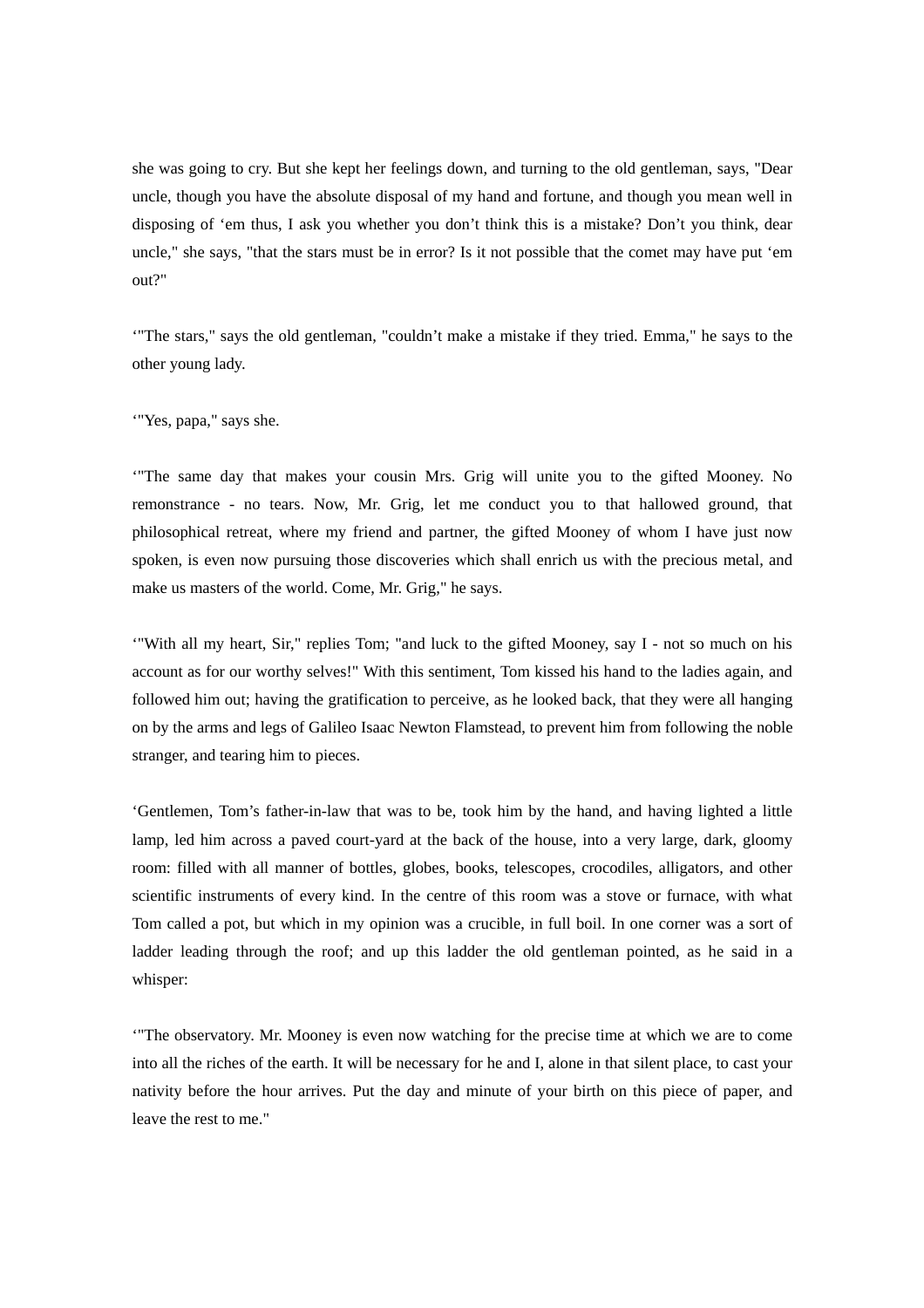'"You don't mean to say," says Tom, doing as he was told and giving him back the paper, "that I'm to wait here long, do you? It's a precious dismal place."

'"Hush!" says the old gentleman. "It's hallowed ground. Farewell!" '"Stop a minute," says Tom. "What a hurry you're in! What's in that large bottle yonder?"

'"It's a child with three heads," says the old gentleman; "and everything else in proportion."

'"Why don't you throw him away?" says Tom. "What do you keep such unpleasant things here for?"

'"Throw him away!" cries the old gentleman. "We use him constantly in astrology. He's a charm."

'"I shouldn't have thought it," says Tom, "from his appearance. MUST you go, I say?"

'The old gentleman makes him no answer, but climbs up the ladder in a greater bustle than ever. Tom looked after his legs till there was nothing of him left, and then sat down to wait; feeling (so he used to say) as comfortable as if he was going to be made a freemason, and they were heating the pokers.

'Tom waited so long, gentlemen, that he began to think it must be getting on for midnight at least, and felt more dismal and lonely than ever he had done in all his life. He tried every means of whiling away the time, but it never had seemed to move so slow. First, he took a nearer view of the child with three heads, and thought what a comfort it must have been to his parents. Then he looked up a long telescope which was pointed out of the window, but saw nothing particular, in consequence of the stopper being on at the other end. Then he came to a skeleton in a glass case, labelled, "Skeleton of a Gentleman - prepared by Mr. Mooney," which made him hope that Mr. Mooney might not be in the habit of preparing gentlemen that way without their own consent. A hundred times, at least, he looked into the pot where they were boiling the philosopher's stone down to the proper consistency, and wondered whether it was nearly done. "When it is," thinks Tom, "I'll send out for six-penn'orth of sprats, and turn 'em into gold fish for a first experiment." Besides which, he made up his mind, gentlemen, to have a country-house and a park; and to plant a bit of it with a double row of gas-lamps a mile long, and go out every night with a French-polished mahogany ladder, and two servants in livery behind him, to light 'em for his own pleasure.

'At length and at last, the old gentleman's legs appeared upon the steps leading through the roof, and he came slowly down: bringing along with him, the gifted Mooney. This Mooney, gentlemen, was even more scientific in appearance than his friend; and had, as Tom often declared upon his word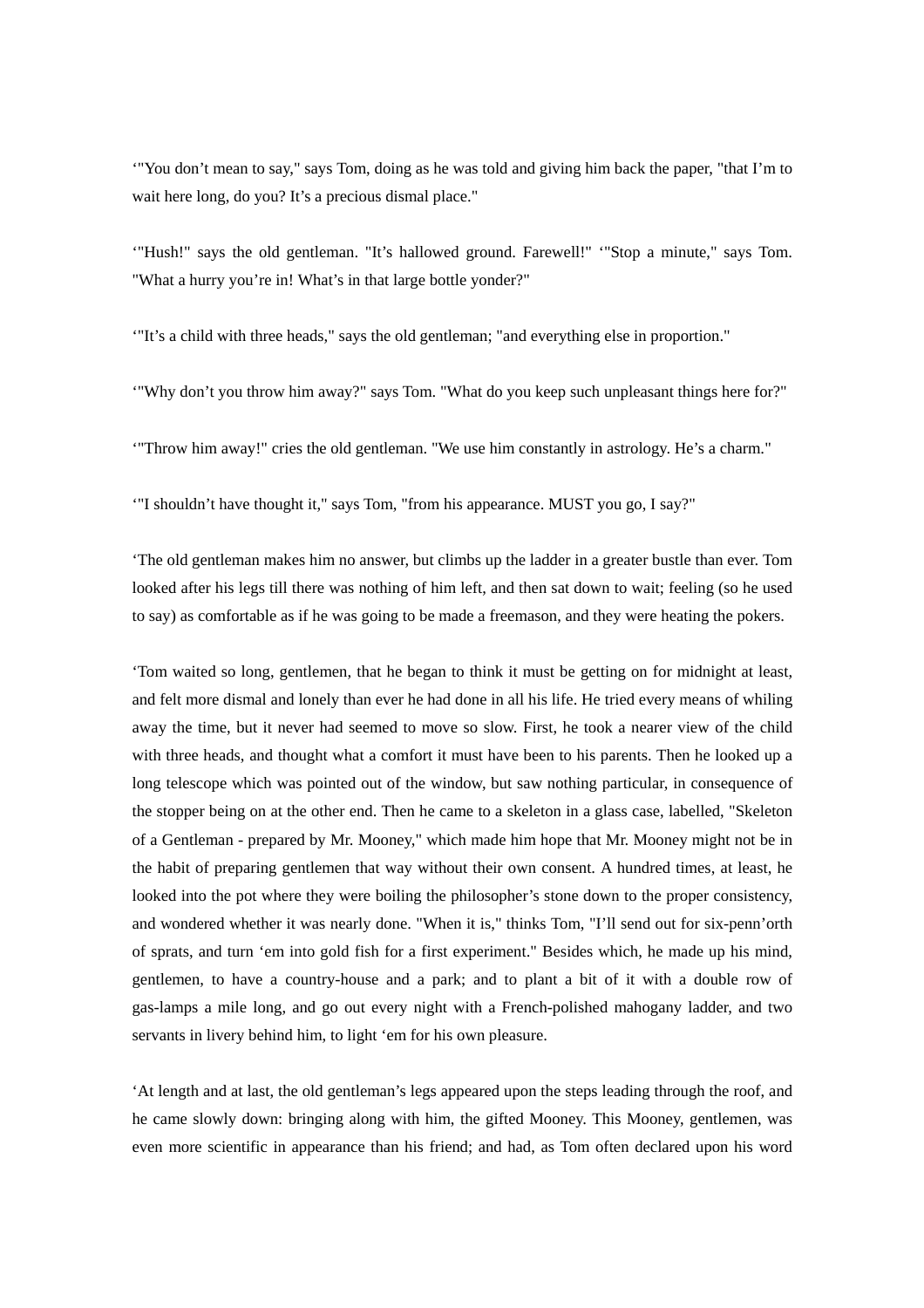and honour, the dirtiest face we can possibly know of, in this imperfect state of existence.

'Gentlemen, you are all aware that if a scientific man isn't absent in his mind, he's of no good at all. Mr. Mooney was so absent, that when the old gentleman said to him, "Shake hands with Mr. Grig," he put out his leg. "Here's a mind, Mr. Grig!" cries the old gentleman in a rapture. "Here's philosophy! Here's rumination! Don't disturb him," he says, "for this is amazing!"

'Tom had no wish to disturb him, having nothing particular to say; but he was so uncommonly amazing, that the old gentleman got impatient, and determined to give him an electric shock to bring him to - "for you must know, Mr. Grig," he says, "that we always keep a strongly charged battery, ready for that purpose." These means being resorted to, gentlemen, the gifted Mooney revived with a loud roar, and he no sooner came to himself than both he and the old gentleman looked at Tom with compassion, and shed tears abundantly.

'"My dear friend," says the old gentleman to the Gifted, "prepare him."

'"I say," cries Tom, falling back, "none of that, you know. No preparing by Mr. Mooney if you please."

'"Alas!" replies the old gentleman, "you don't understand us. My friend, inform him of his fate. - I can't."

'The Gifted mustered up his voice, after many efforts, and informed Tom that his nativity had been carefully cast, and he would expire at exactly thirty-five minutes, twenty-seven seconds, and fivesixths of a second past nine o'clock, a.m., on that day two months.

'Gentlemen, I leave you to judge what were Tom's feelings at this announcement, on the eve of matrimony and endless riches. "I think," he says in a trembling voice, "there must be a mistake in the working of that sum. Will you do me the favour to cast it up again?" - "There is no mistake," replies the old gentleman, "it is confirmed by Francis Moore, Physician. Here is the prediction for to-morrow two months." And he showed him the page, where sure enough were these words - "The decease of a great person may be looked for, about this time."

'"Which," says the old gentleman, "is clearly you, Mr. Grig."

'"Too clearly," cries Tom, sinking into a chair, and giving one hand to the old gentleman, and one to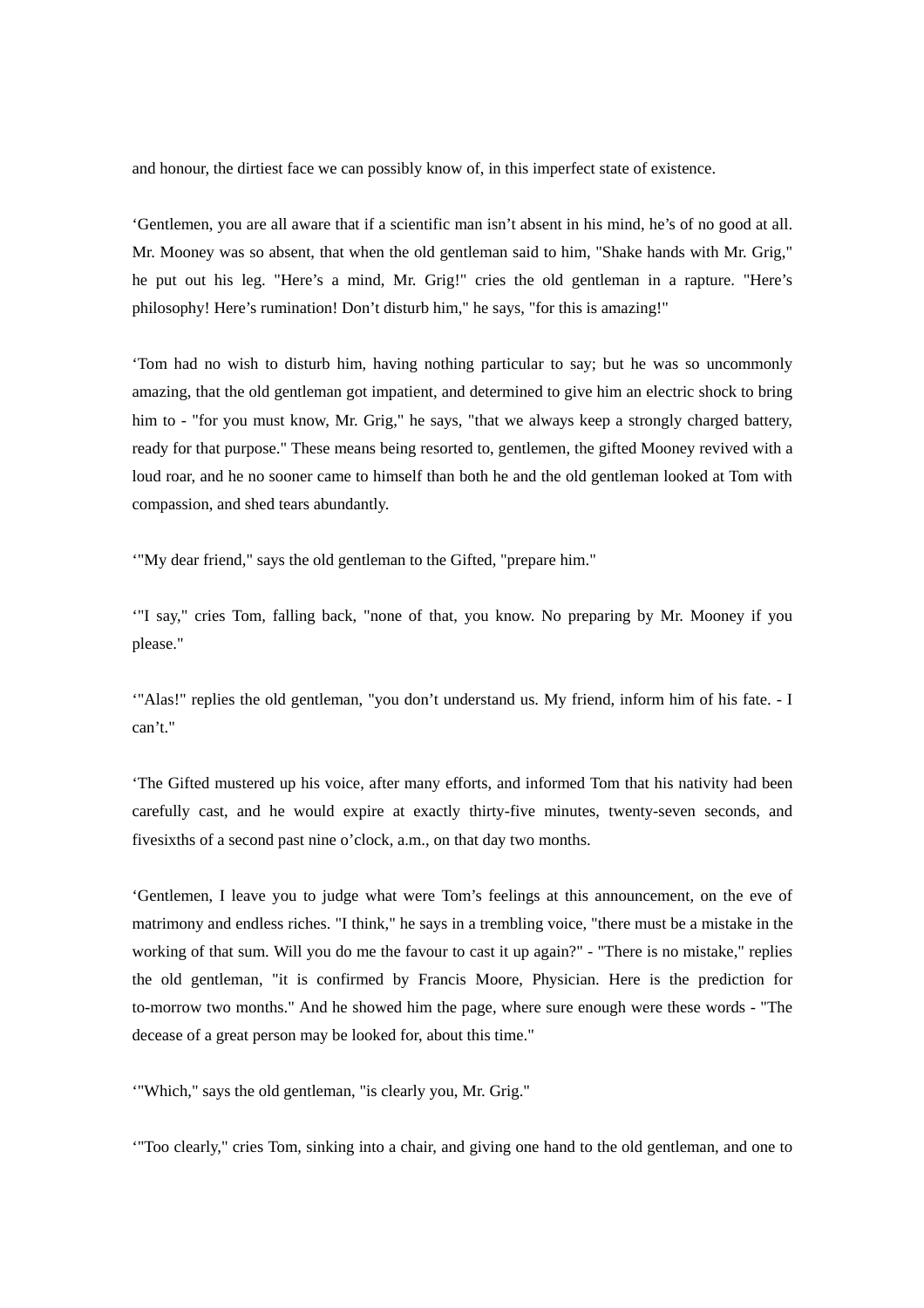the Gifted. "The orb of day has set on Thomas Grig for ever!"

'At this affecting remark, the Gifted shed tears again, and the other two mingled their tears with his, in a kind - if I may use the expression - of Mooney and Co.'s entire. But the old gentleman recovering first, observed that this was only a reason for hastening the marriage, in order that Tom's distinguished race might be transmitted to posterity; and requesting the Gifted to console Mr. Grig during his temporary absence, he withdrew to settle the preliminaries with his niece immediately.

'And now, gentlemen, a very extraordinary and remarkable occurrence took place; for as Tom sat in a melancholy way in one chair, and the Gifted sat in a melancholy way in another, a couple of doors were thrown violently open, the two young ladies rushed in, and one knelt down in a loving attitude at Tom's feet, and the other at the Gifted's. So far, perhaps, as Tom was concerned - as he used to say - you will say there was nothing strange in this: but you will be of a different opinion when you understand that Tom's young lady was kneeling to the Gifted, and the Gifted's young lady was kneeling to Tom.

'"Halloa! stop a minute!" cries Tom; "here's a mistake. I need condoling with by sympathising woman, under my afflicting circumstances; but we're out in the figure. Change partners, Mooney."

'"Monster!" cries Tom's young lady, clinging to the Gifted.

'"Miss!" says Tom. "Is THAT your manners?"

'"I abjure thee!" cries Tom's young lady. "I renounce thee. I never will be thine. Thou," she says to the Gifted, "art the object of my first and all-engrossing passion. Wrapt in thy sublime visions, thou hast not perceived my love; but, driven to despair, I now shake off the woman and avow it. Oh, cruel, cruel man!" With which reproach she laid her head upon the Gifted's breast, and put her arms about him in the tenderest manner possible, gentlemen.

'"And I," says the other young lady, in a sort of ecstasy, that made Tom start - "I hereby abjure my chosen husband too. Hear me, Goblin!" - this was to the Gifted - "Hear me! I hold thee in the deepest detestation. The maddening interview of this one night has filled my soul with love - but not for thee. It is for thee, for thee, young man," she cries to Tom. "As Monk Lewis finely observes, Thomas, Thomas, I am thine, Thomas, Thomas, thou art mine: thine for ever, mine for ever!" with which words, she became very tender likewise.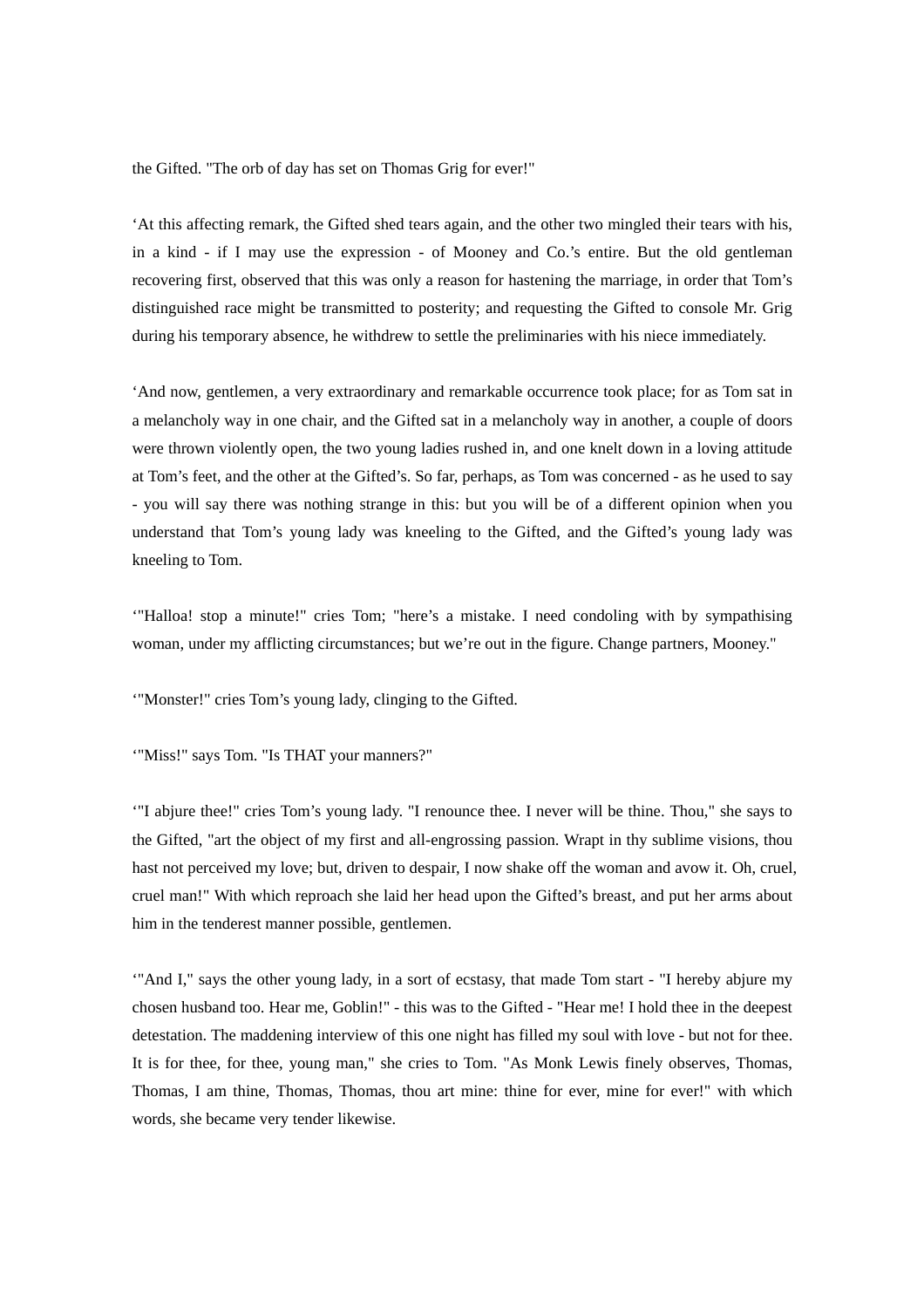'Tom and the Gifted, gentlemen, as you may believe, looked at each other in a very awkward manner, and with thoughts not at all complimentary to the two young ladies. As to the Gifted, I have heard Tom say often, that he was certain he was in a fit, and had it inwardly.

'"Speak to me! Oh, speak to me!" cries Tom's young lady to the Gifted.

'"I don't want to speak to anybody," he says, finding his voice at last, and trying to push her away. "I think I had better go. I'm - I'm frightened," he says, looking about as if he had lost something.

'"Not one look of love!" she cries. "Hear me while I declare - "

'"I don't know how to look a look of love," he says, all in a maze. "Don't declare anything. I don't want to hear anybody."

'"That's right!" cries the old gentleman (who it seems had been listening). "That's right! Don't hear her. Emma shall marry you to-morrow, my friend, whether she likes it or not, and SHE shall marry Mr. Grig."

'Gentlemen, these words were no sooner out of his mouth than Galileo Isaac Newton Flamstead (who it seems had been listening too) darts in, and spinning round and round, like a young giant's top, cries, "Let her. Let her. I'm fierce; I'm furious. I give her leave. I'll never marry anybody after this - never. It isn't safe. She is the falsest of the false," he cries, tearing his hair and gnashing his teeth; "and I'll live and die a bachelor!"

'"The little boy," observed the Gifted gravely, "albeit of tender years, has spoken wisdom. I have been led to the contemplation of woman-kind, and will not adventure on the troubled waters of matrimony."

'"What!" says the old gentleman, "not marry my daughter! Won't you, Mooney? Not if I make her? Won't you? Won't you?"

'"No," says Mooney, "I won't. And if anybody asks me any more, I'll run away, and never come back again."

'"Mr. Grig," says the old gentleman, "the stars must be obeyed. You have not changed your mind because of a little girlish folly eh, Mr. Grig?"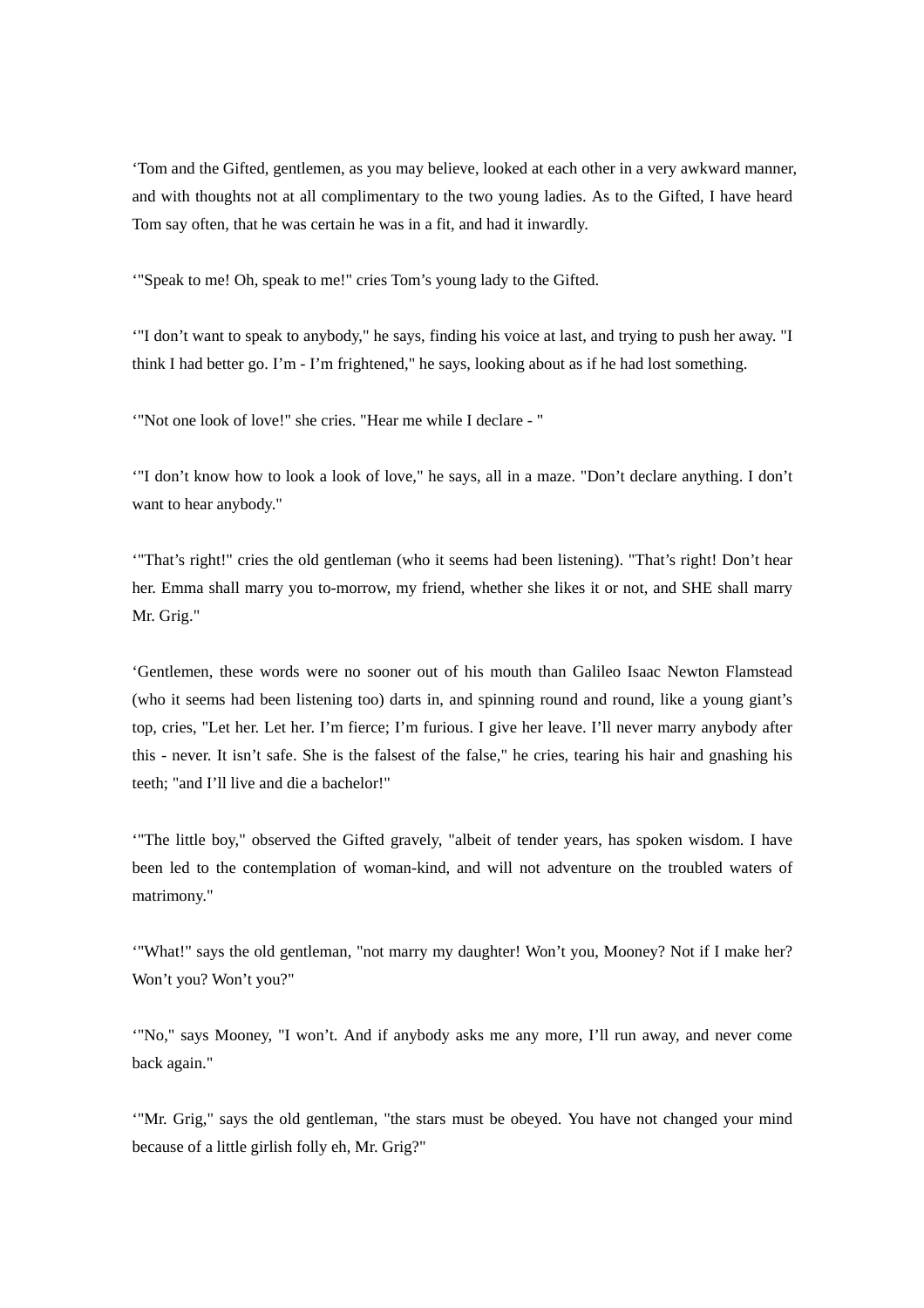'Tom, gentlemen, had had his eyes about him, and was pretty sure that all this was a device and trick of the waiting-maid, to put him off his inclination. He had seen her hiding and skipping about the two doors, and had observed that a very little whispering from her pacified the Salamander directly. "So," thinks Tom, "this is a plot - but it won't fit."

'"Eh, Mr. Grig?" says the old gentleman.

'"Why, Sir," says Tom, pointing to the crucible, "if the soup's nearly ready - "

'"Another hour beholds the consummation of our labours," returned the old gentleman.

'"Very good," says Tom, with a mournful air. "It's only for two months, but I may as well be the richest man in the world even for that time. I'm not particular, I'll take her, Sir. I'll take her."

'The old gentleman was in a rapture to find Tom still in the same mind, and drawing the young lady towards him by little and little, was joining their hands by main force, when all of a sudden, gentlemen, the crucible blows up, with a great crash; everybody screams; the room is filled with smoke; and Tom, not knowing what may happen next, throws himself into a Fancy attitude, and says, "Come on, if you're a man!" without addressing himself to anybody in particular.

'"The labours of fifteen years!" says the old gentleman, clasping his hands and looking down upon the Gifted, who was saving the pieces, "are destroyed in an instant!" - And I am told, gentlemen, by-the-bye, that this same philosopher's stone would have been discovered a hundred times at least, to speak within bounds, if it wasn't for the one unfortunate circumstance that the apparatus always blows up, when it's on the very point of succeeding.

'Tom turns pale when he hears the old gentleman expressing himself to this unpleasant effect, and stammers out that if it's quite agreeable to all parties, he would like to know exactly what has happened, and what change has really taken place in the prospects of that company.

'"We have failed for the present, Mr. Grig," says the old gentleman, wiping his forehead. "And I regret it the more, because I have in fact invested my niece's five thousand pounds in this glorious speculation. But don't be cast down," he says, anxiously - "in another fifteen years, Mr. Grig - "

"Oh!" cries Tom, letting the young lady's hand fall. "Were the stars very positive about this union,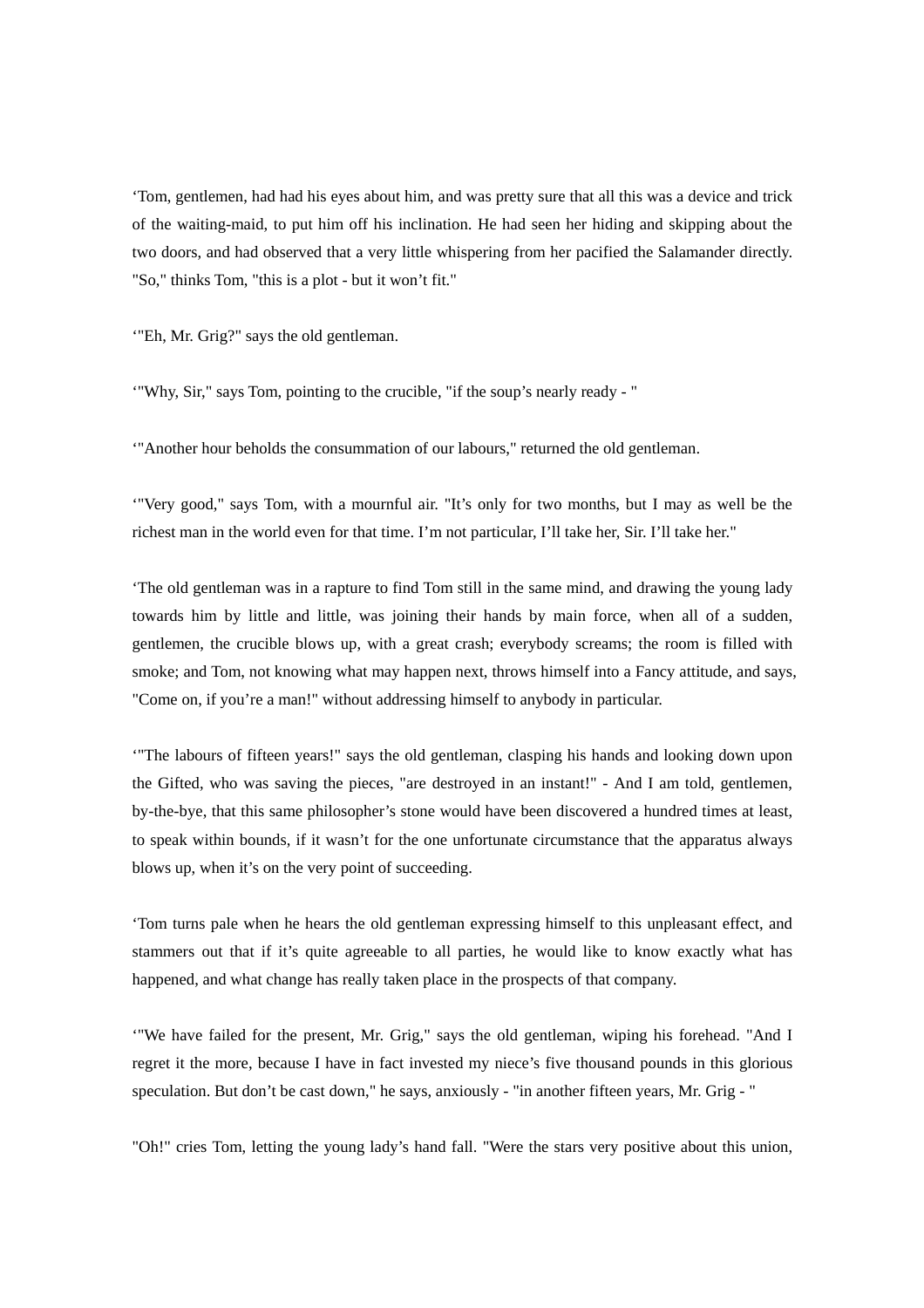## '"They were," says the old gentleman.

'"I'm sorry to hear it," Tom makes answer, "for it's no go, Sir."

'"No what!" cries the old gentleman.

'"Go, Sir," says Tom, fiercely. "I forbid the banns." And with these words - which are the very words he used - he sat himself down in a chair, and, laying his head upon the table, thought with a secret grief of what was to come to pass on that day two months.

'Tom always said, gentlemen, that that waiting-maid was the artfullest minx he had ever seen; and he left it in writing in this country when he went to colonize abroad, that he was certain in his own mind she and the Salamander had blown up the philosopher's stone on purpose, and to cut him out of his property. I believe Tom was in the right, gentlemen; but whether or no, she comes forward at this point, and says, "May I speak, Sir?" and the old gentleman answering, "Yes, you may," she goes on to say that "the stars are no doubt quite right in every respect, but Tom is not the man." And she says, "Don't you remember, Sir, that when the clock struck five this afternoon, you gave Master Galileo a rap on the head with your telescope, and told him to get out of the way?" "Yes, I do," says the old gentleman. "Then," says the waitingmaid, "I say he's the man, and the prophecy is fulfilled." The old gentleman staggers at this, as if somebody had hit him a blow on the chest, and cries, "He! why he's a boy!" Upon that, gentlemen, the Salamander cries out that he'll be twenty-one next Lady-day; and complains that his father has always been so busy with the sun round which the earth revolves, that he has never taken any notice of the son that revolves round him; and that he hasn't had a new suit of clothes since he was fourteen; and that he wasn't even taken out of nankeen frocks and trousers till he was quite unpleasant in 'em; and touches on a good many more family matters to the same purpose. To make short of a long story, gentlemen, they all talk together, and cry together, and remind the old gentleman that as to the noble family, his own grandfather would have been lord mayor if he hadn't died at a dinner the year before; and they show him by all kinds of arguments that if the cousins are married, the prediction comes true every way. At last, the old gentleman being quite convinced, gives in; and joins their hands; and leaves his daughter to marry anybody she likes; and they are all well pleased; and the Gifted as well as any of them.

'In the middle of this little family party, gentlemen, sits Tom all the while, as miserable as you like. But, when everything else is arranged, the old gentleman's daughter says, that their strange conduct

Sir?"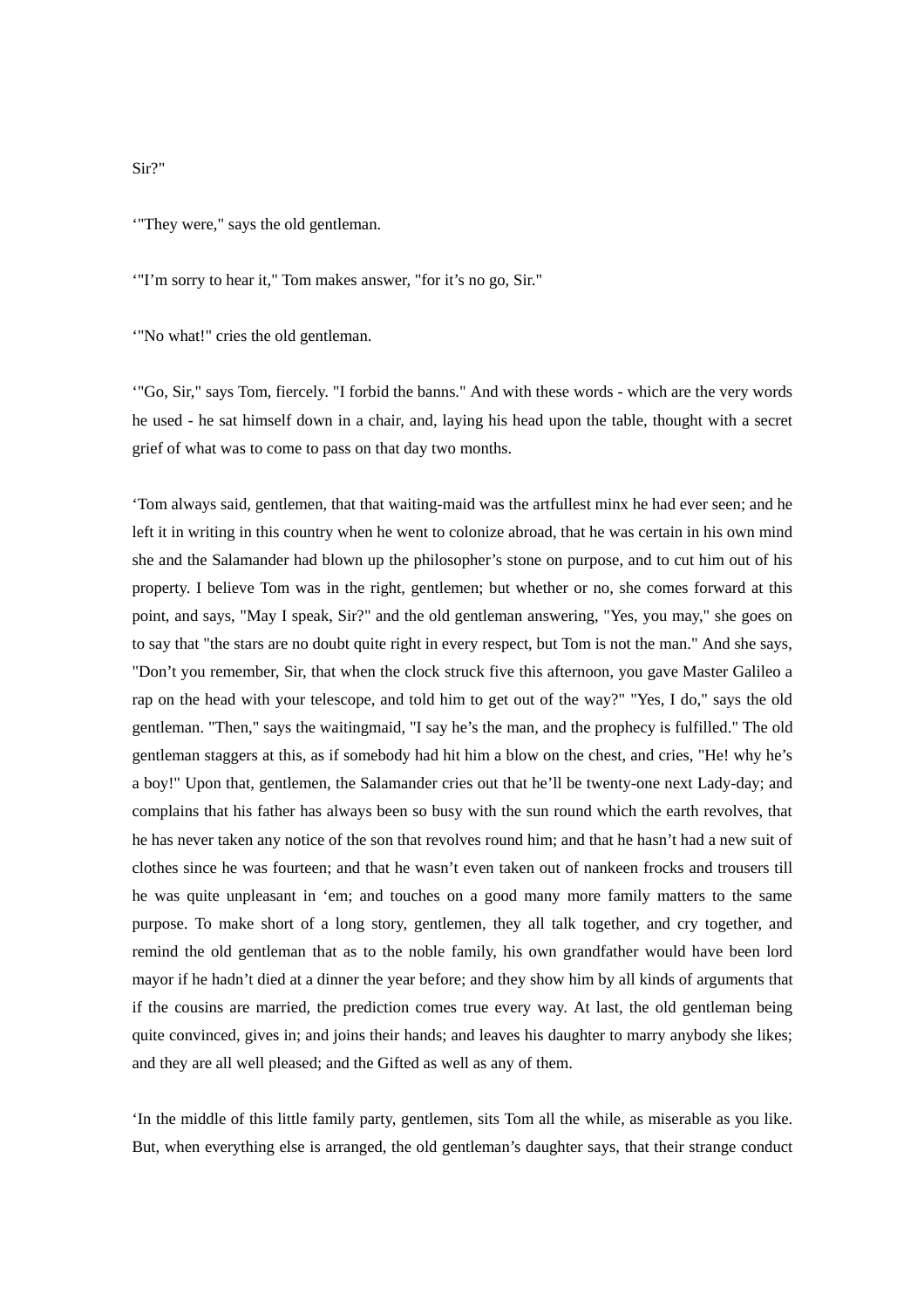was a little device of the waiting-maid's to disgust the lovers he had chosen for 'em, and will he forgive her? and if he will, perhaps he might even find her a husband - and when she says that, she looks uncommon hard at Tom. Then the waiting-maid says that, oh dear! she couldn't abear Mr. Grig should think she wanted him to marry her; and that she had even gone so far as to refuse the last lamplighter, who was now a literary character (having set up as a bill-sticker); and that she hoped Mr. Grig would not suppose she was on her last legs by any means, for the baker was very strong in his attentions at that moment, and as to the butcher, he was frantic. And I don't know how much more she might have said, gentlemen (for, as you know, this kind of young women are rare ones to talk), if the old gentleman hadn't cut in suddenly, and asked Tom if he'd have her, with ten pounds to recompense him for his loss of time and disappointment, and as a kind of bribe to keep the story secret.

'"It don't much matter, Sir," says Tom, "I ain't long for this world. Eight weeks of marriage, especially with this young woman, might reconcile me to my fate. I think," he says, "I could go off easy after that." With which he embraces her with a very dismal face, and groans in a way that might move a heart of stone - even of philosopher's stone.

'"Egad," says the old gentleman, "that reminds me - this bustle put it out of my head - there was a figure wrong. He'll live to a green old age - eighty-seven at least!"

'"How much, Sir?" cries Tom.

'"Eighty-seven!" says the old gentleman.

'Without another word, Tom flings himself on the old gentleman's neck; throws up his hat; cuts a caper; defies the waiting-maid; and refers her to the butcher.

'"You won't marry her!" says the old gentleman, angrily.

'"And live after it!" says Tom. "I'd sooner marry a mermaid with a small-tooth comb and looking-glass."

'"Then take the consequences," says the other.

'With those words - I beg your kind attention here, gentlemen, for it's worth your notice - the old gentleman wetted the forefinger of his right hand in some of the liquor from the crucible that was